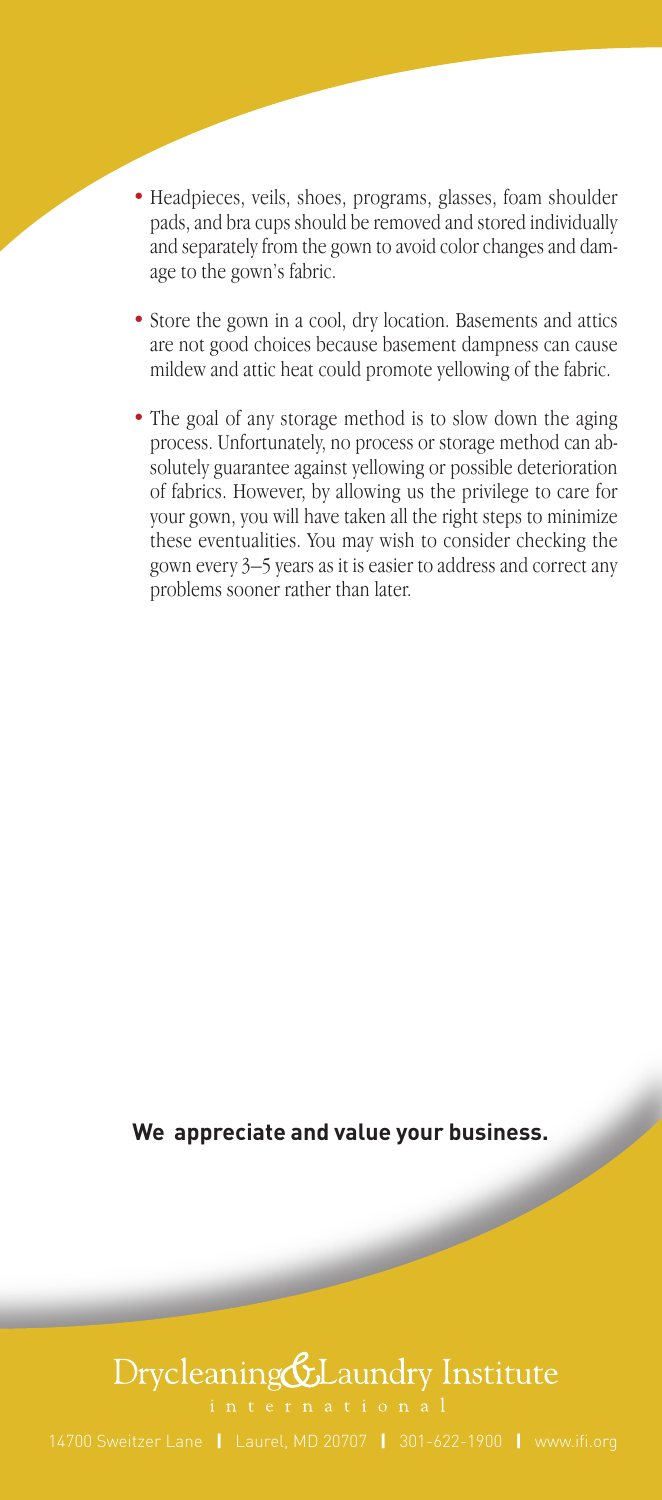## *WEDDING GOWNS*

*Choosing aWedding Dress After the Wedding Special Care Instructions*

DLI GARMENT CARE PROFESSIONAL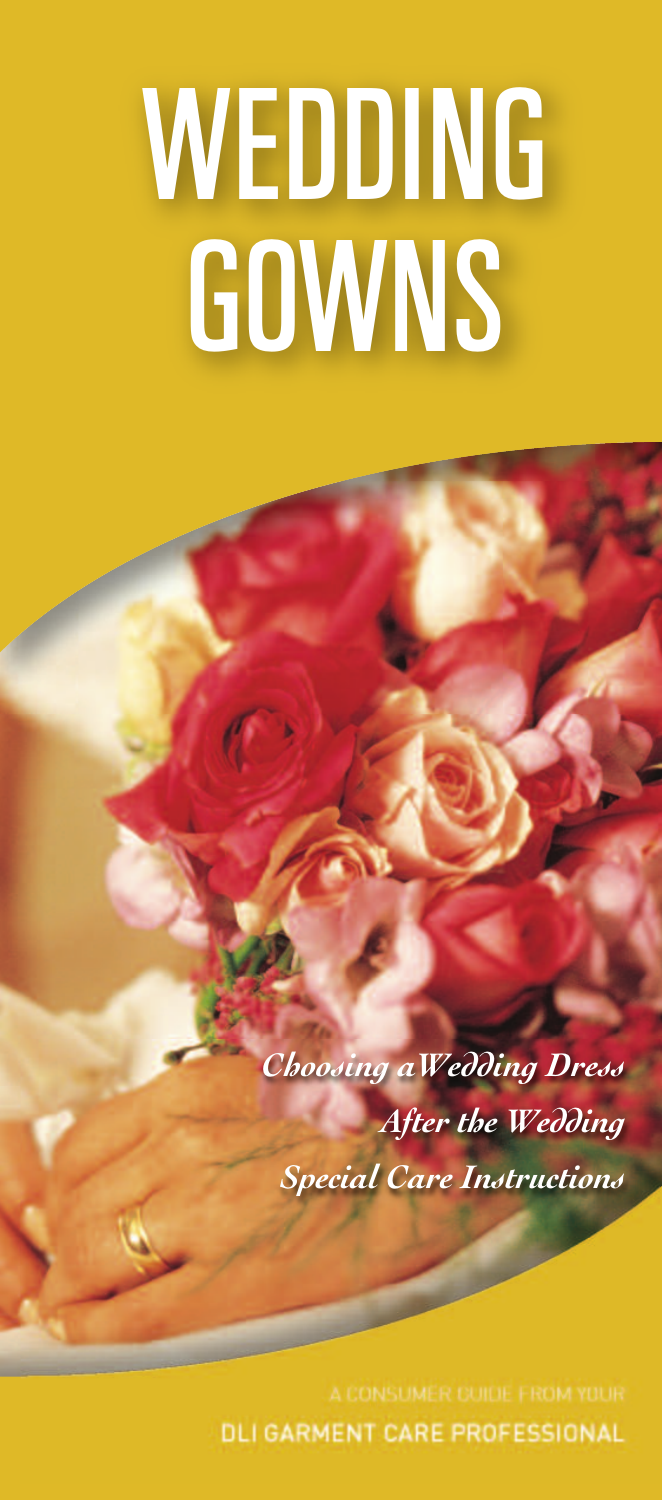## WEDDING GOWNS

*Your wedding gown is one of your most precious possessions.It is a symbol of an important event in your life and, as such, should be treated with special care.Whether you are borrowing it from a relative or buying it new, your gown deserves your attention, both before the wedding and afterward.*



Today's bridal gowns are made from a wide variety of fabrics. The gown you have selected may be satin, taffeta, chiffon, organza, brocade, and lace, and accented with delicate trims, such as beads, crystals, sequins, embroidery, silk flowers, and appliqué, all of which require special care. **We've had the privilege of caring for gowns of every type and style,** however it is important that we inspect your gown

carefully and discuss problems or concerns you may have before cleaning and preparation of the gown for safekeeping. We would like the privilege of completing this care and suggest that the cost of our services be included as part of your wedding budget.

**Wearing an heirloom** can make your special day that much more memorable. Allow at least a month for professional care as well as any alterations. Typically older gowns need more attention than newer ones because many fabrics naturally yellow with age and old stains may not respond to our professional treatments. Before you decide to wear a cherished heirloom, allow us to assess and discuss the pros and cons with you.

**After the wedding** whether having worn a new gown or a cherished heirloom, most brides want to preserve their gown as the most outwardly visible symbol of that special moment in time as well as perhaps preserving the opportunity for their own daughter to wear on her wedding day. That's why it is important to allow us to clean and repair rips and tears as soon as possible and before storing. Stains cause fiber damage and become more difficult to remove